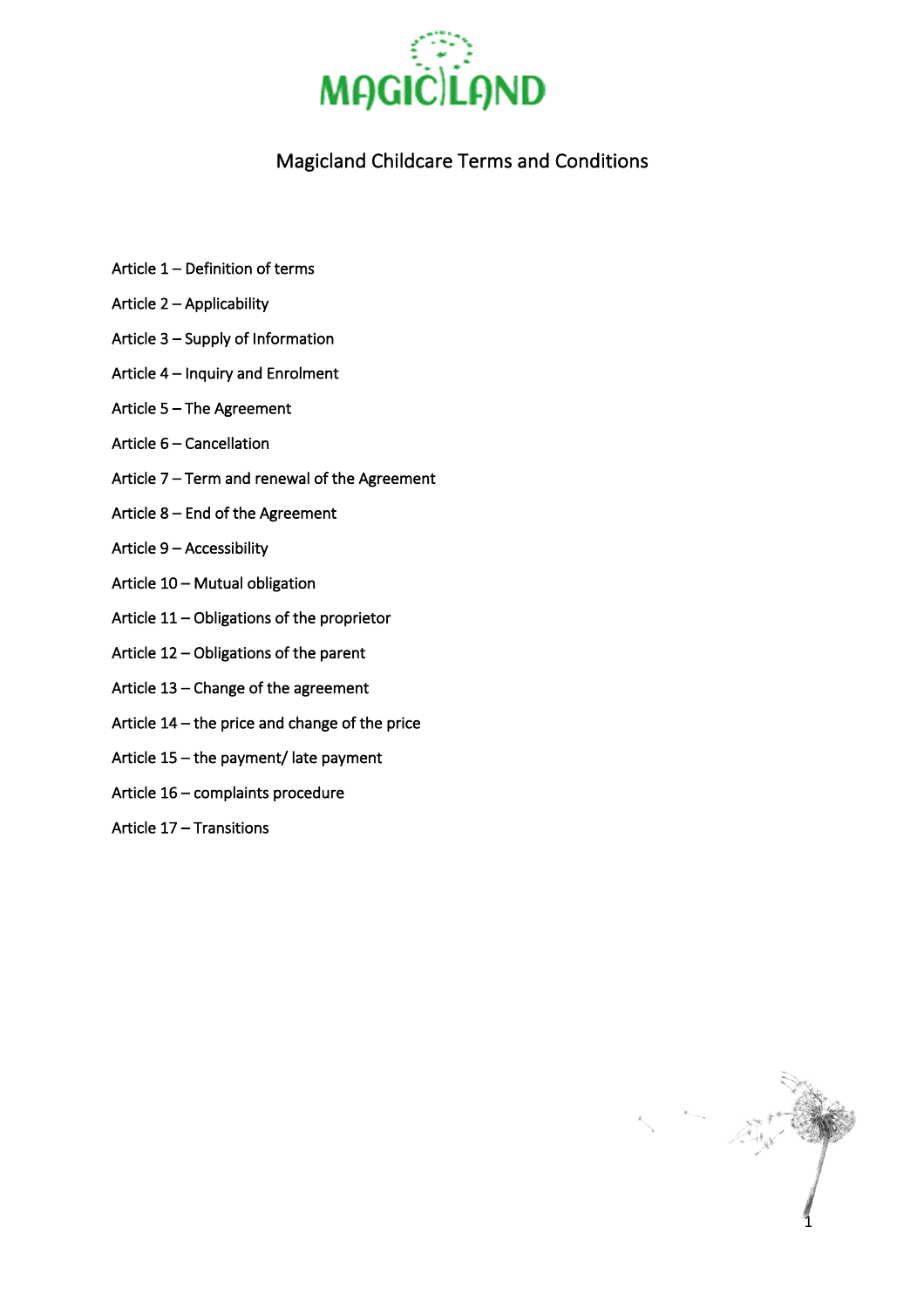

- Article 1 In these general terms and conditions, the following terms are understood as:
- Agreement: the childcare agreement between the childcare provider and the parent/guardian
- *Childcare:* In New Zealand, early childhood education (ECE) refers to the range of facilities available for children under five.
- **Centre:** defined as services that operate from specified premises and are licensed in accordance with the Education Act 1989 under the Education (Early Childhood Services) Regulations 2008. Centres have a variety of different operating structures, philosophies, and affiliations, and are known by many different names

| Commencement date:  | the stipulated date when the childcare centre commences                                                                    |
|---------------------|----------------------------------------------------------------------------------------------------------------------------|
| Parent/guardian:    | The relation by blood or affinity in the ascending line or foster parent<br>of the child that the childcare is related to. |
| Parties:            | the childcare provider and the parent                                                                                      |
| Childcare provider: | Natural or legal person that operates a child centre.                                                                      |
| Start date:         | The date when the agreement takes effect.                                                                                  |

# Article 2 – Applicability

- a. These General Terms and Conditions are applicable to the conclusion and implementation of the Agreement.
- b. The Agreement is concluded between the childcare provider and the Parent/guardian.

### Article 3 – Supply of information

- a. If a Parent is interested in the possible placement of his/her child in a Child Centre the childcare provider shall give the Parent with an information package in which provides a description of the services in the Childcare Centre.
- b. The information package is provided In Writing and contains at least the elements needed to ensure that the necessary requirements are stated thereof and are available for inspection.
- c. After having taken note of the information package the Parent has the possibility of registering with the childcare provider as a party interested in Childcare.

### Article 4 – Inquiry and Enrolment

- a. The Parent inquires with the childcare provider as a party interested in Magicland childcare and kid's gym for a specific period by means of a visiting the childcare centre and discussing important information about the childcare provider.
- b. After the parent/guardian visits or have done an inquiry, the childcare provider can immediately make the Parent/guardian an offer. It is also possible that the childcare provider places them on a waiting list.
- c. On the enrolment form the Parent/guardian indicates whether he/she agrees with the contents of the offer; General Terms and Conditions are provided within the parent's handbook.
- d. The general terms and conditions of the childcare services are applicable to the party who signed up for a spot or space.
- e. When placed on a waiting list, the childcare provider informs the Parent accordingly.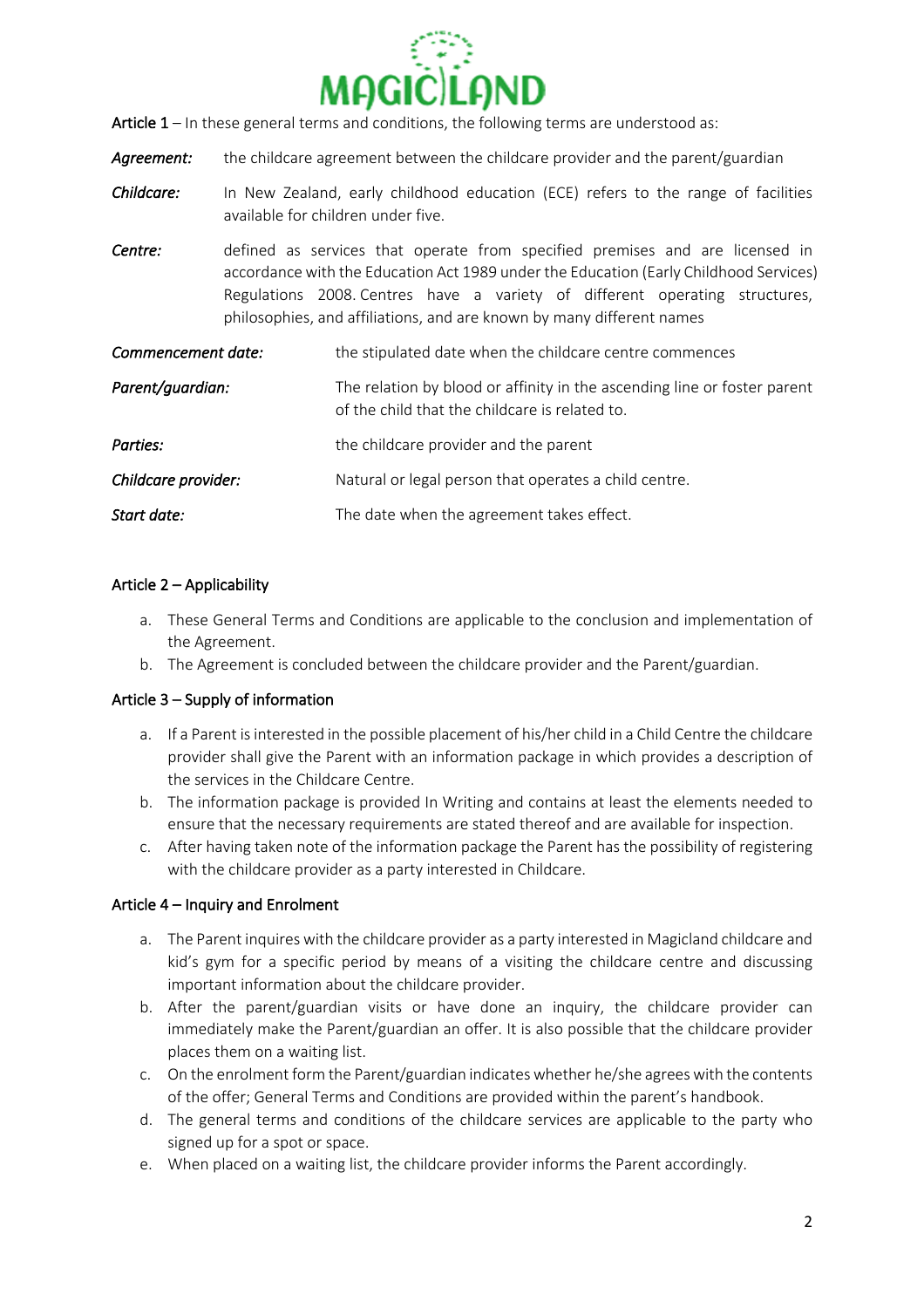

- f. Upon enrolment, the parent/guardian will provide the following documents:
	- 1. Completed enrolment form (which includes their child's diet or food requirements)
	- 2. The child's immunisation book/booklet (photocopy)
	- 3. Other special forms that may apply.

## Article 5 – The Agreement

- a. The agreement or acknowledgement stated in the enrolment form will commence on the start date agreed upon the parent/guardian and the childcare provider.
- b. All necessary information about the childcare services are stated in the parent's handbook provided through the enrolment pack.

## Article 6 – Cancellation

- a. If the parent/guardian wishes to cancel his/her enrolment, a notice should be provided 7 days prior to the commencement date of the centre. There will be no extra charges and no refunds.
- b. The parent/guardian is entitled to cancel the enrolment made with the provider through a written notice made 4 weeks in advance.
- c. The parent/guardian is liable to pay cancellation costs.

## Article 7 – Term and renewal of the Agreement

- a. The Agreement is concluded for the maximum term of the stipulated type of childcare.
- b. The maximum term for the childcare services runs up to the age that the child starts participating in primary education.
- c. the Parties can agree on a shorter term of at most one year.
- d. After expiry of the first Agreement the Parties can renew the Agreement. Renewal does not take place automatically.
- e. A renewal of the Agreement is agreed on in writing.
- f. An enrolment fee will be charged.

### Article 8 – End of the Agreement

- a. The Agreement ends by operation of law after lapse of the term included in the Agreement
- b. In addition, the Agreement ends following termination (before the end of the term) by one of the Parties.
- c. The childcare provider is only authorised to terminate the Agreement on a compelling ground. The following are, in any case, qualified as a compelling ground:
	- 1. the situation where the Parent has failed to comply with his/her payment obligation for a period of one month;
	- 2. continuation of situations as intended in article 11 paragraph 2 under a and c;
	- 3. the situation as intended in article 11 paragraph 2 under b;
	- 4. the circumstance that the Proprietor is, due to a cause that cannot be attributed to the same, lengthily, or permanently unable to implement the Agreement;
	- 5. a commercial necessity that jeopardises the continuity of the location where the child has been placed.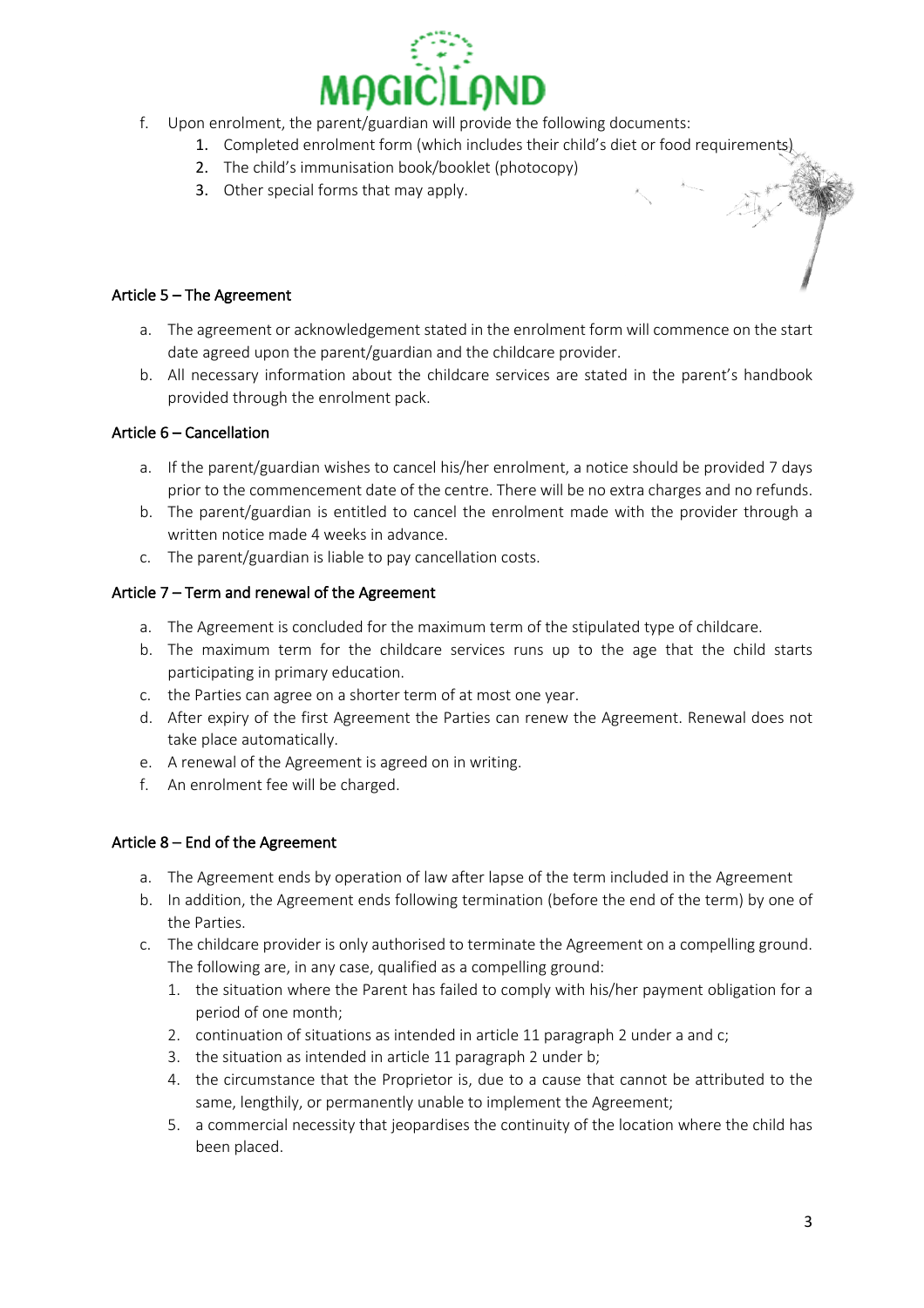

- d. Termination takes place by means of a motivated Written notice of the one to the other Party and
- e. During the notice period the payment obligation of the Parent continues. The notice period takes effect on the date when the Parent or the childcare provider receives the notice of termination. The notice is deemed to have been received on the date of the postmark on the envelop, on the date of the email with which the notice was sent or on the date when the electronic notice was sent, unless the notice contains a different date.
- f. Other than as a result of expiry of the stipulated term and other than as a result of notice of termination the Agreement comes to an end with immediate effect in case of the death of the child.

# Article 9 – Accessibility

- a. The location where the child has been placed is basically accessible to the child as long as agreement is in place between the childcare provider and the Parent.
- b. The childcare provider is entitled to deny the child and/or the Parent access to the location for the duration of the period that normal care of the child can within reason not be expected of the Proprietor and the child cannot be cared for in the usual manner. For instance, on account of the fact that:
	- 1. the child requires additional care due to sickness or otherwise;
	- 2. the child and/or the Parent represent a risk or threat to the mental and/or physical health or safety of others after having been warned, unless a warning can within reason not be expected of the Proprietor;
	- 3. the care of the child disproportionately encumbers or hinders normal care of the other children.
- c. If the Proprietor denies the child and/or the Parent access to the location, then the Proprietor shall enter into discussions with the Parent in order to arrive at a solution for the situation acceptable to all Parties.

# Article 10 – Mutual Obligation

- a. The Parties jointly provide for adequate exchange of information about the child.
- b. The Parties transfer the responsibility for the child to each other in the following method:
	- 1. When dropping off the child the Parent is responsible and when picking up the Child the Proprietor until the Parties can within reason assume that the transfer of responsibility took place.

### Article 11 – Obligations of the Childcare Provider

- a. In pursuance of the Agreement the childcare provider is held to deliver Childcare on the basis of the stipulated terms and conditions.
- b. The Proprietor warrants that:
	- 1. The child that falls under its responsibility:
		- are cared for with good practices and following the early childhood care standards of New Zealand
		- provide the best care for their children through qualified and experienced teachers, staff, and relievers.
	- 2. The centre facilities passed the standards of the early childhood education in New Zealand. Including health and safety provided around the centre.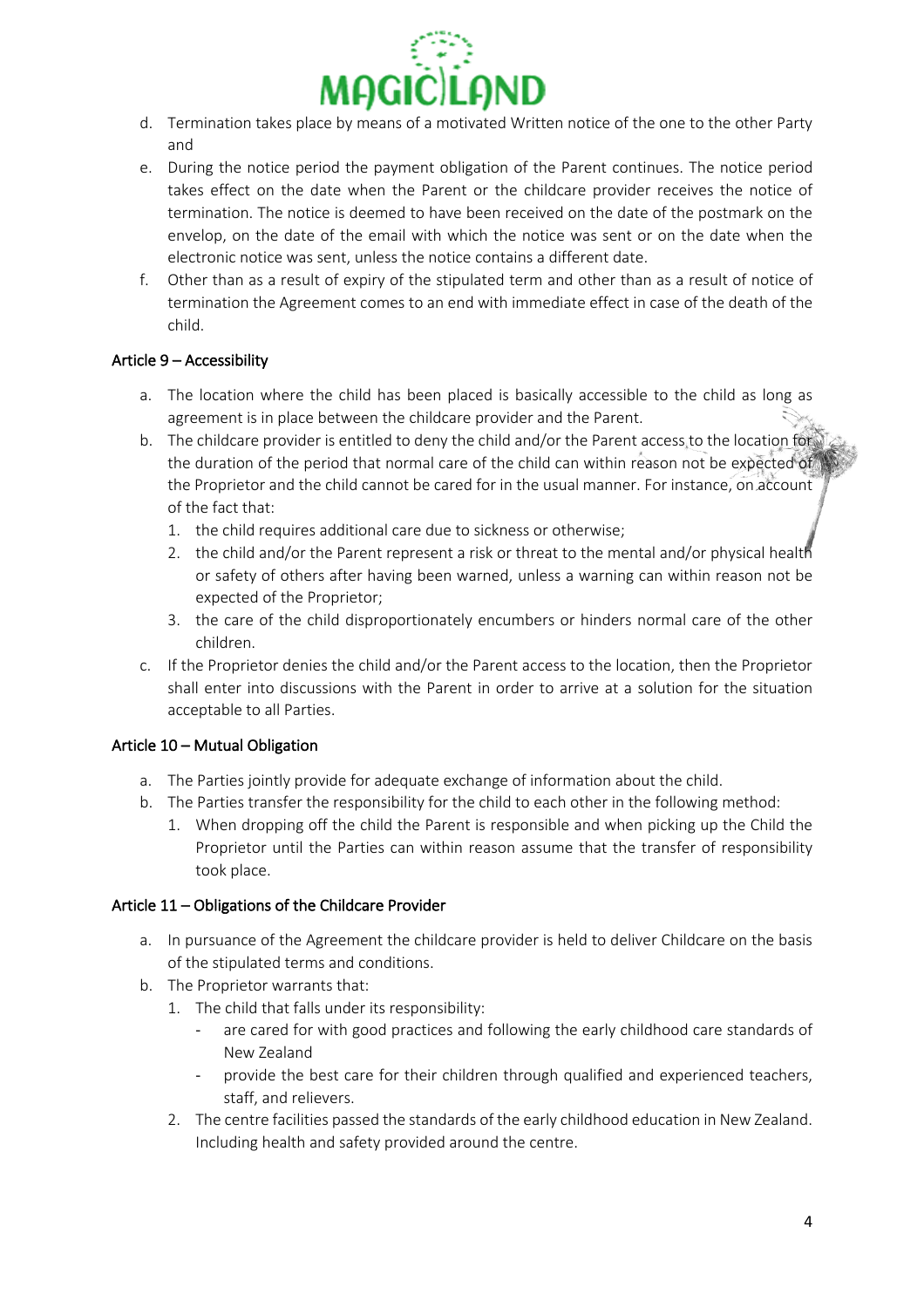

c. The childcare provider takes the individual wishes of the Parent into account to the extent that this is reasonably possible.

## Article 12 – Obligation of the Parent

- a. The Parent already reports particulars of a medical nature or in the development of the child with the enrolment form and upon confirmation of registration.
- b. The Parent sees to it that the childcare provider disposes of all data that are important to the availability of the Parent.
- c. The Parent observes the rules that are applicable in the Child Centre.
- d. The Parent drops off and picks up the child in a timely fashion and provides for compliance with this obligation by those who drop off and pick up the child on his/her behalf.
- e. The childcare provider establishes the authority of others than the Parents to pick up the child from the Childcare in Writing, if so requested by the Parent.
- f. The Parent pays the childcare provider in conformity with the relevant stipulated arrangements and within the payment term, at least bears responsibility for the same.

## Article 13 – Change of the Agreement

- a. The childcare provider is entitled to unilaterally change the Agreement for compelling reasons. Compelling reasons are, in any case, changes in legislation and regulations or commercial circumstances that jeopardise the continuity of the location where the child has been placed.
- b. The childcare provider announces the changes in the Agreement in a timely fashion with a notice that amounts to at least one month.
- c. If the change of the Agreement results in an essential change in the Childcare to be provided, then the Parent shall be authorised to dissolve the Agreement as from the day that the change takes effect.

### Article 14 – The price and change of the price

- a. The price that the Parent needs to pay for the Childcare is stipulated in advance.
- b. The childcare provider is authorised to change the stipulated price three months after the Start Date, including an increase. The childcare provider announces this kind of price change in advance. The price change cannot take effect earlier than one calendar month plus one week after the announcement.

### Article 15 – The payment and late payment

- a. The Parent pays on the basis of a Written invoice and at the latest on the payment date specified on the invoice. Possible reliance on a provided security deposit equals payment. The invoice is provided without charge.
- b. If a Parent pays to a third party designated by the childcare provider, then the Parent shall consequently be released from his/her payment obligation. The designation by the Parent of a third party that must provide for payments shall not affect the liability of the Parent for (timely) payment. Possible payment by a third party on behalf of the Parent shall however release the Parent from his/her payment obligation.
- c. Failing complete and timely payment the Parent shall be in default by operation of law.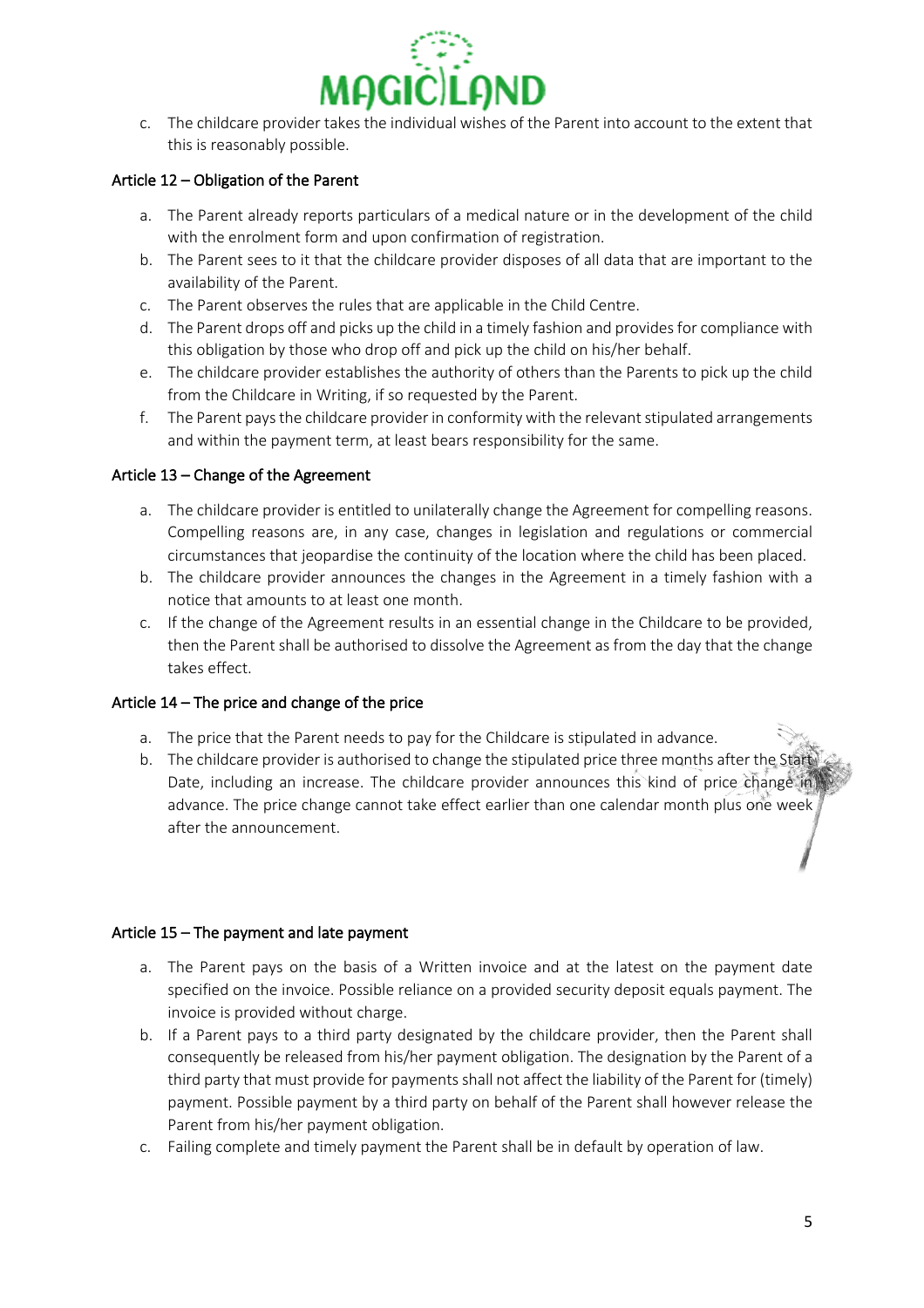

- d. After the expiry of the payment date the childcare provider sends a Written payment reminder and gives the Parent the opportunity to yet pay within 14 days after receipt of this payment reminder. Moreover, the Proprietor warns the Parent in this payment reminder for the cancellation authority of the childcare provider in pursuance of article 10 paragraph 3 under a. This payment reminder must be sent at least 14 days before there is question of said authority.
- e. If after the expiry of the time limit specified in the payment reminder payment still did not take place the childcare provider charges interest as from the expiry of the final due date specified in the invoice. The interest equals the statutory interest.
- f. Extrajudicial costs incurred by the childcare provider in order to force payment of a debt of the Parent can be charged to the Parent. The level of the extrajudicial collection costs is subject to statutory limitations.
- g. payment shall first be applied to the satisfaction of the payable costs and interest and then to the satisfaction of the oldest outstanding debts.

# Article 16 – Complaints Procedure

- a. Fill up Magicland's complaint/feedback form and drop it in the suggestion box provided.
- b. Within 2-3 working days, our centre manager will contact you to set for a private meeting to discuss the problem and action to be taken.
- c. If you are still not satisfied with the action taken by our centre, you may contact the Ministry of Education directly and discuss your concerns.

# Article 17 – Transitions

Policy details

New Children

- a. Parents and children are encouraged to visit as often as possible before the child is expected to attend. We suggest visiting regularly for at least the fortnight prior to your child's official start date. Parents are encouraged to get to know their child's teachers during this transition time.
- b. Parents are welcome to stay during the first stages of transition until their child is settled into an activity or happy with a teacher; Parents are encouraged to share their knowledge of their own child with our teachers to help the settling process; Parents are welcome to bring, in the initial stages, any special toys or cuddles that might help their child to settle.
- c. Parents are encouraged to complete and return the "All About Me" form and any applicable routine to help with the settling of their child and keep the Centre informed of routine updates.

### Transitioning Children

Movement between groups is based on developmental readiness and availability of space.

- d. Parents are notified and kept informed about the likelihood and timing of any space becoming available.
- e. Before a child's transition, information including sleep time patterns, comforters, food likes and eating habits, interests, toileting, language etc. is given to the Room Supervisor in the transitioning room.
- f. In preparation for transition teachers encourage children to master the skills necessary for success in the child's new environment; Portfolios, updates, photos etc will be passed through to the new Room Supervisor with information updates on the child.